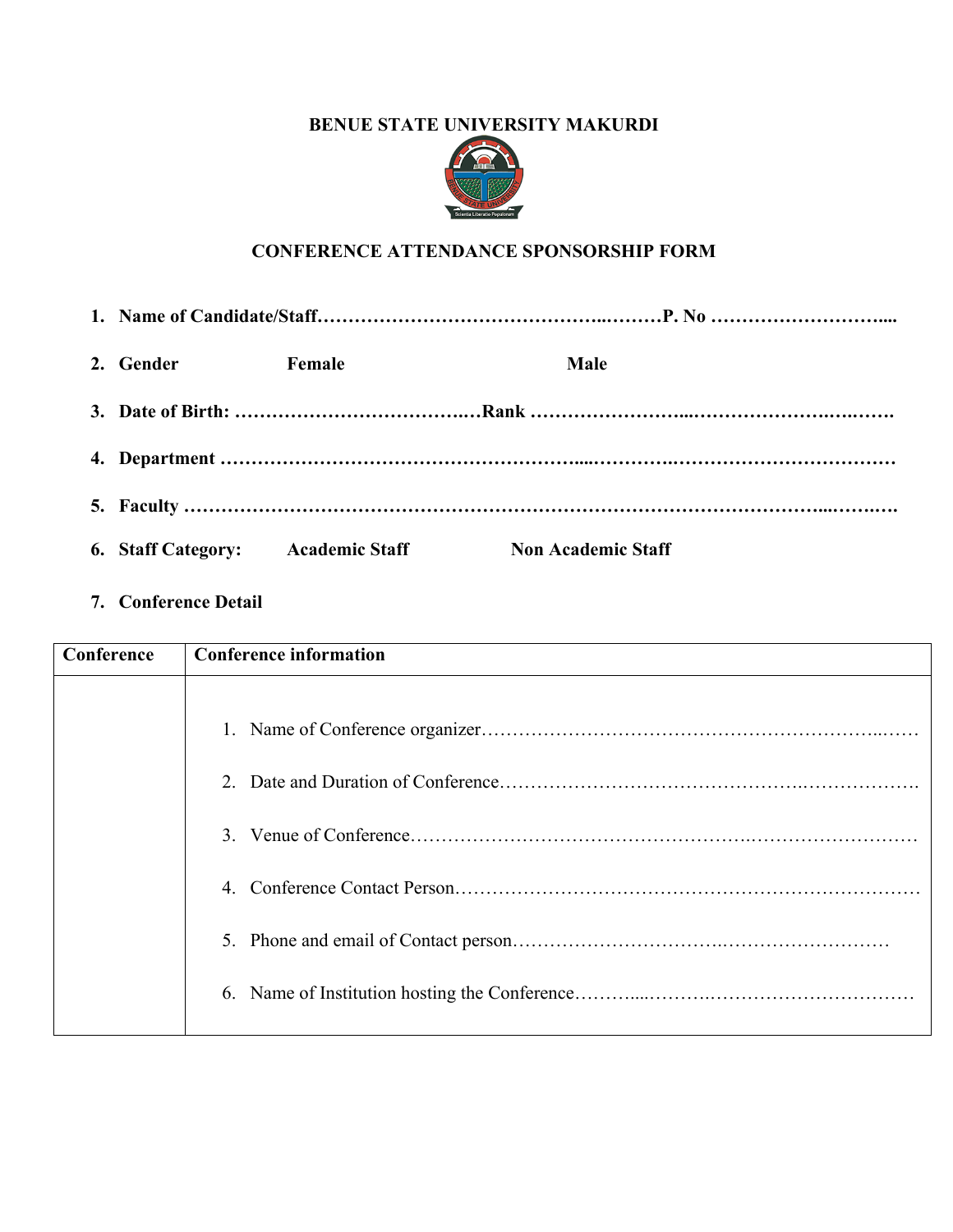#### **8. Conference budget**

| <b>Total Cost</b>            | <b>Breakdown of Budget (local Conference)</b> |
|------------------------------|-----------------------------------------------|
| Conference cost              |                                               |
|                              |                                               |
| $\lceil \text{Total} \rceil$ |                                               |
|                              |                                               |
|                              |                                               |
|                              |                                               |
|                              |                                               |
|                              |                                               |
|                              |                                               |

| <b>Total Cost</b> | <b>Breakdown of Budget (international Conference)</b> |
|-------------------|-------------------------------------------------------|
| Conference cost   |                                                       |
|                   |                                                       |
|                   |                                                       |
|                   |                                                       |
|                   |                                                       |
|                   |                                                       |
|                   | 6                                                     |
|                   |                                                       |

## 9. **Signature of Staff:**

**……………………………………………………Date……………………………………….**

### **10. Checklist of Attached documents**

- a) Copy of the conference pamphlet or the call for papers;
- b) Proof of registration fee, if any;
- c) A copy of invitation/letter of acceptance, if any; and
- d) An abstract/the paper submitted or to be submitted
- e) Published article(s) from the last conference sponsored

### **PLEASE NOTE.**

- I. Completed application should reach the Office of the Vice Chancellor two months to the date of the conference.
- II. Staff who are sponsored are expected to submit a comprehensive report of the conference on return to the Vice Chancellor through their Deans.